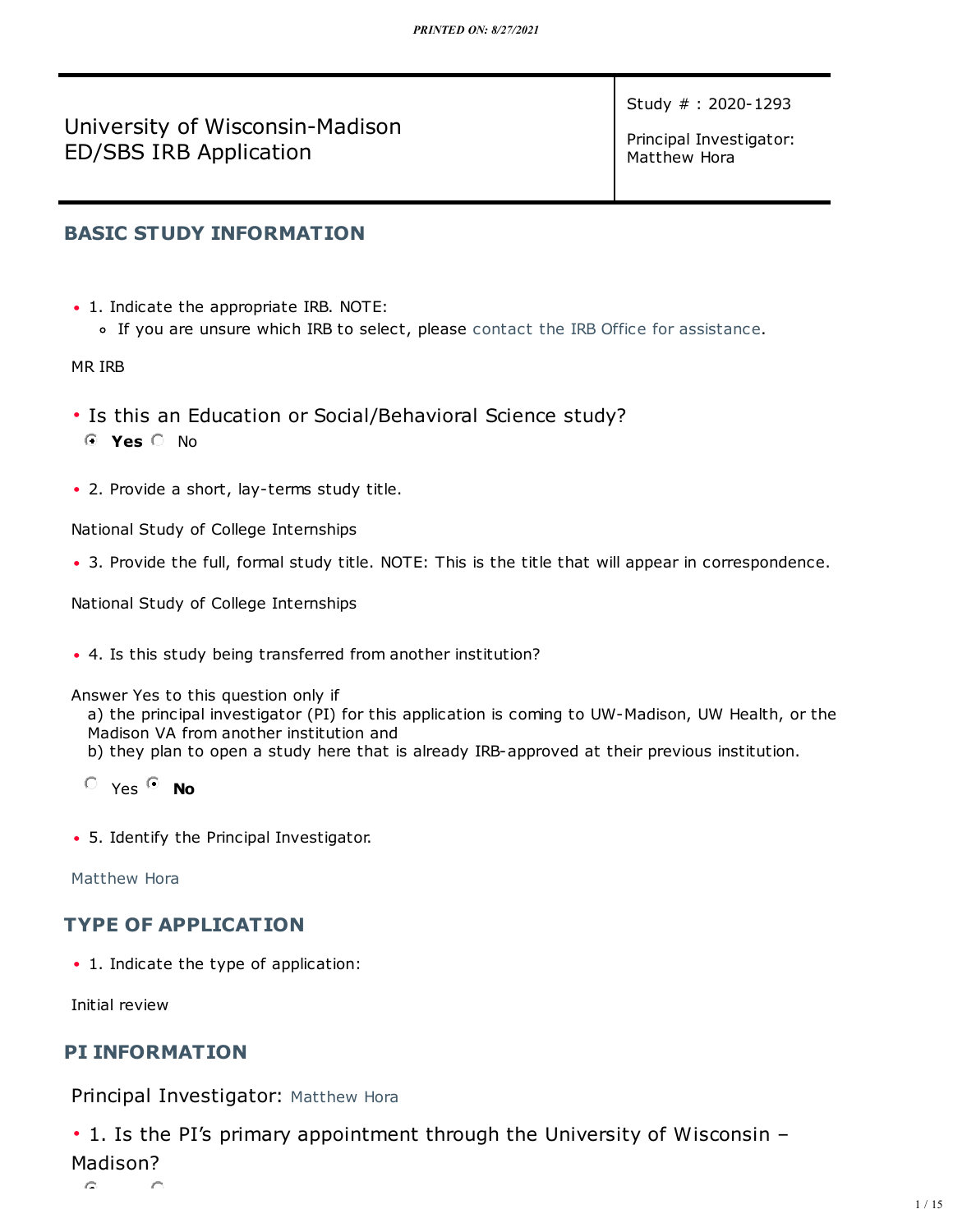**Yes** No

1.1 Identify the appointment under which the PI will conduct this research.

| ٠ |                            |           |                  |                                      |
|---|----------------------------|-----------|------------------|--------------------------------------|
|   | Title                      |           | <b>Type UDDS</b> | <b>Department Combined Name</b>      |
| O | <b>ASSOCIATE PROFESSOR</b> | <b>FA</b> | A938800          | <b>DCS/LIB ART &amp; APP ST/LAAS</b> |
|   |                            |           |                  |                                      |

The appointment is not listed above.

#### **[STUDY TEAM](https://arrow.wisc.edu/arrow/sd/ResourceAdministration/Project/ProjectEditor?Project=com.webridge.entity.Entity[OID[B752A0D52BE25A4F8CFB8B228DE3B8F9]]&Mode=smartform&WizardPageOID=com.webridge.entity.Entity[OID[A1B2E58DE4540A42BC47CDE6745552AA]])**

 $\bullet$ 

1. Identify the points of contact for this study (limit of four).

| <b>Email</b><br>Name |  |
|----------------------|--|
|                      |  |
|                      |  |

2. List all the other members of the study team (not including the PI or points of contact).

| Name | <b>Email</b> |  |
|------|--------------|--|
|      |              |  |
|      |              |  |
|      |              |  |
|      |              |  |
|      |              |  |
|      |              |  |

# **[STUDY TEAM: ROLES](https://arrow.wisc.edu/arrow/sd/ResourceAdministration/Project/ProjectEditor?Project=com.webridge.entity.Entity[OID[B752A0D52BE25A4F8CFB8B228DE3B8F9]]&Mode=smartform&WizardPageOID=com.webridge.entity.Entity[OID[820BDD1635565C4D8C84ECA9611060CA]])**

- 1. Does this study involve recruiting, consenting, or interacting with human subjects?
	- **Yes** No

1.1 Tell us which study team members will identify or recruit, obtain informed consent, or interact with human sub

**Study Team Member Identify or Recruit Subjects**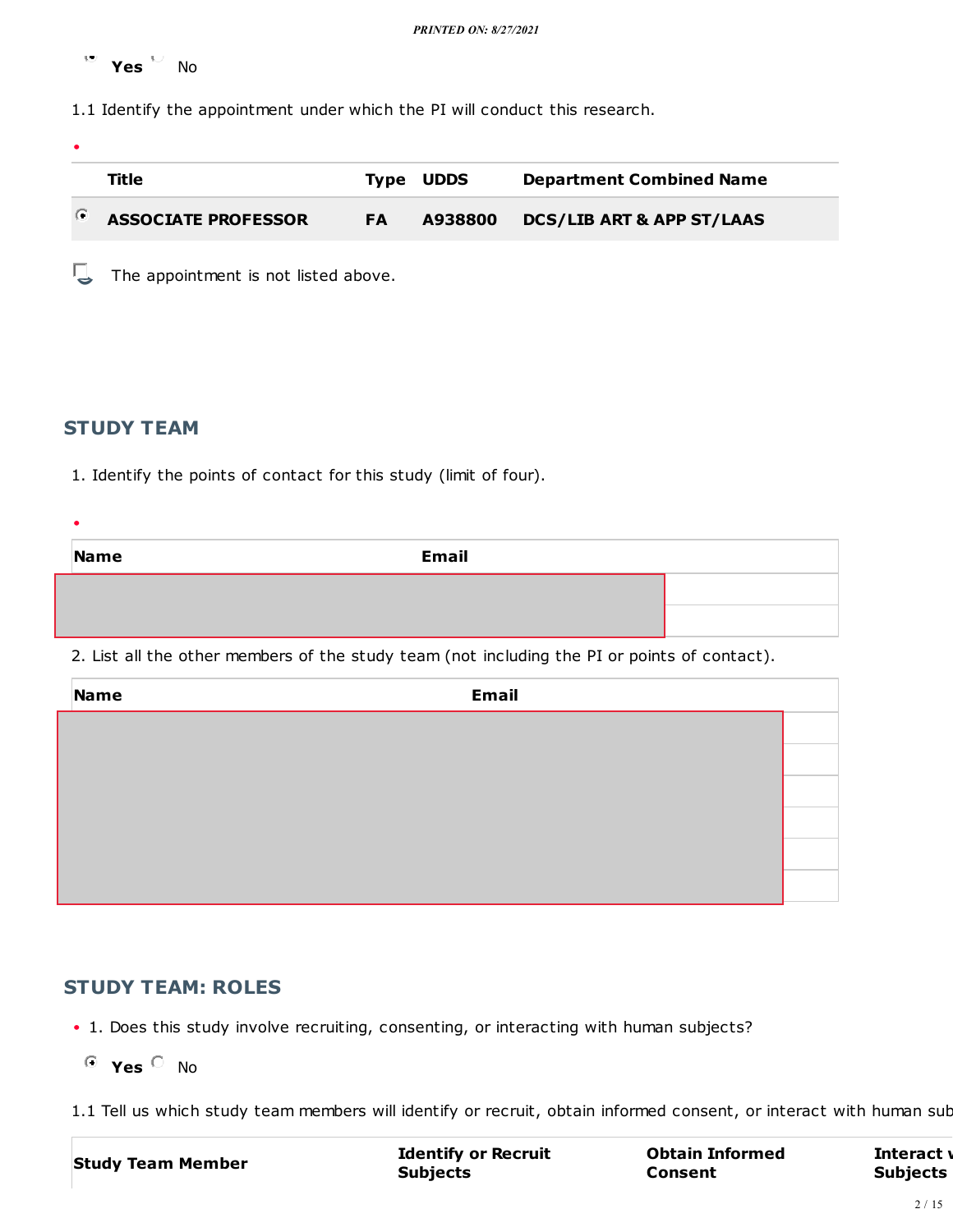|  | yes | yes | yes |
|--|-----|-----|-----|
|  | yes | yes | yes |
|  | yes | yes | yes |
|  | yes | yes | yes |
|  | yes | yes | yes |
|  | yes | yes | yes |
|  | yes | yes | yes |
|  | yes | yes | yes |
|  | yes | yes | yes |
|  |     |     |     |

# **FUNDING [INFORMATION](https://arrow.wisc.edu/arrow/sd/ResourceAdministration/Project/ProjectEditor?Project=com.webridge.entity.Entity[OID[B752A0D52BE25A4F8CFB8B228DE3B8F9]]&Mode=smartform&WizardPageOID=com.webridge.entity.Entity[OID[6FE9080F61FFD9429D4BACB0C8FC79ED]])**

• 1. Do you have pending or approved funding administered through Research and Sponsored Programs (RSP) or Business Services to support this project?

Answer no to this question if this study will only be supported by VA funding; you will have the opportunity to add VA funding later in the application.

# **Yes** No

• 1.1 Use this chooser to select each funding source administered through UW-Madison that will support this study or project.

- For federal funds, pending sources may be listed if the grant has received a highly meritorious score. For example, an impact score of <30 is an indication of a highly meritorious NIH grant proposal. Receipt of a request for Just In Time (JIT) documentation is another indication of a highly meritorious proposal.
- For non-federal funds, pending sources may be listed if you have confirmation from the sponsor that funding will be awarded due to merit AND the sponsor has a peer-review process.
- For industry, do not select industry sponsors who are only providing drug/device OR only limited support for the study.
- If you cannot find a funding source or have other questions, please email [andrew.drinkwater@wisc.edu](mailto:andrew.drinkwater@wisc.edu) for help.

| <b>Funding Source Details</b> |                                                       |
|-------------------------------|-------------------------------------------------------|
| PI Name                       | HORA, MATTHEW T                                       |
| Award<br>Number<br>(MSN#)     | MSN229387                                             |
| Project<br>Title              | Expanding Experiential Learning in Pathways Framework |
| Project ID                    | AAG8667                                               |
| Sponsor<br>Reference          | INV-000138                                            |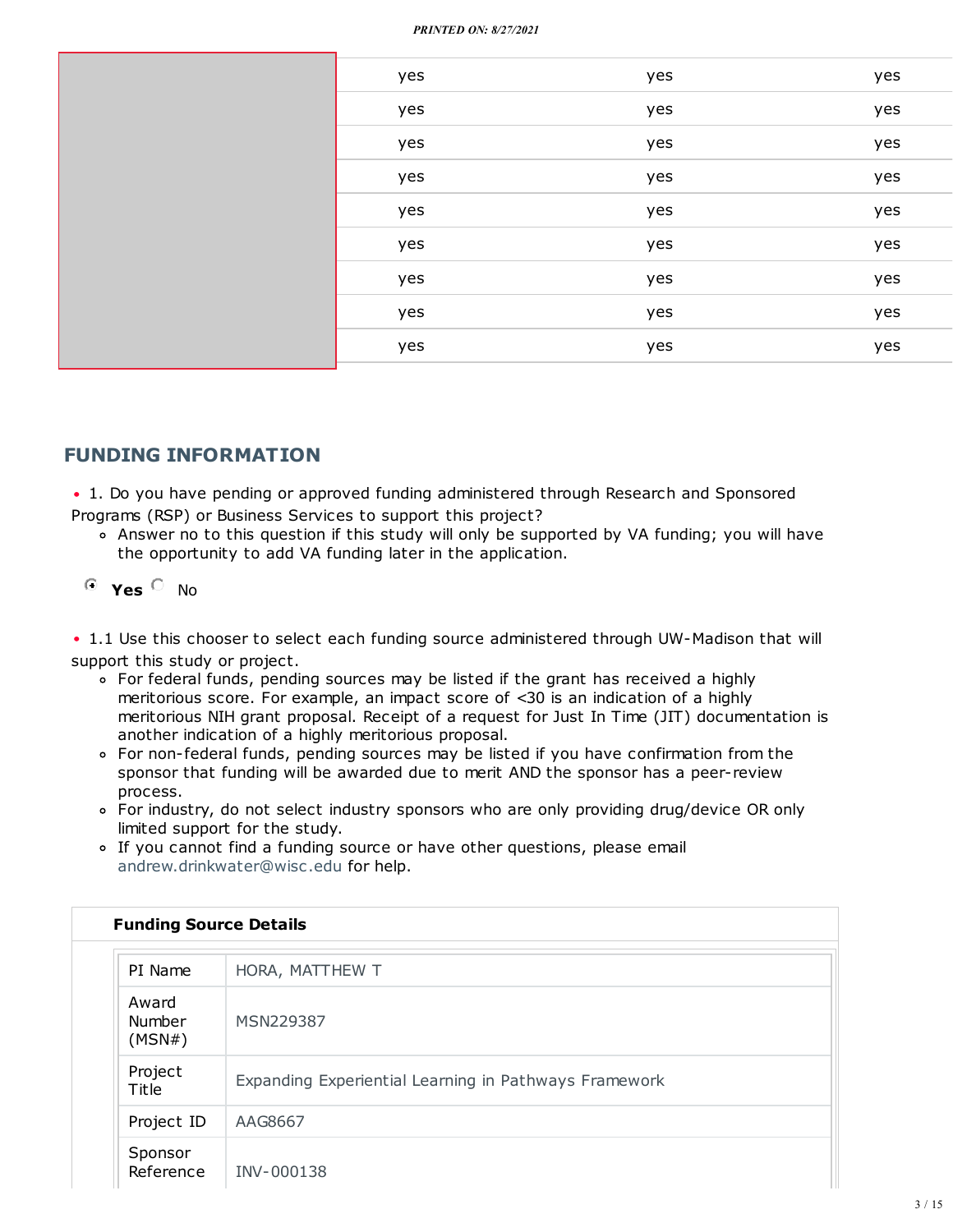| View | Number              |                                     |
|------|---------------------|-------------------------------------|
|      | Sponsor<br>(Source) | GATES (BILL AND MELINDA) FOUNDATION |
|      | Primary<br>Sponsor  | No Value Entered                    |
|      | Federal             | <b>No</b>                           |
|      | <b>Status</b>       | Active                              |
|      | Start Date          | 6/5/2019                            |
|      | End Date            | 5/31/2022                           |

|      | PI Name                        | HORA, MATTHEW T                                     |
|------|--------------------------------|-----------------------------------------------------|
|      | Award<br>Number<br>(MSN#)      | MSN246392                                           |
|      | Project<br>Title               | Provisioning Education to Employment Services to PS |
|      | Project ID                     | AAI6274                                             |
| View | Sponsor<br>Reference<br>Number | INV-023125                                          |
|      | Sponsor<br>(Source)            | GATES (BILL AND MELINDA) FOUNDATION                 |
|      | Primary<br>Sponsor             | No Value Entered                                    |
|      | Federal                        | <b>No</b>                                           |
|      | <b>Status</b>                  | Active                                              |
|      | Start Date                     | 11/9/2020                                           |
|      | End Date                       | 5/31/2022                                           |

• 2. Do you have pending or approved funding NOT listed on this page?

Yes **No**

# **[CONFLICT](https://arrow.wisc.edu/arrow/sd/ResourceAdministration/Project/ProjectEditor?Project=com.webridge.entity.Entity[OID[B752A0D52BE25A4F8CFB8B228DE3B8F9]]&Mode=smartform&WizardPageOID=com.webridge.entity.Entity[OID[9CD39DA60B48D2428D74D9D51A8D0065]]) OF INTEREST (COI)**

1. Please review the study team member Outside Activities Report (OAR) and managed entities data below:

# **The following study team members have not completed their OAR for the year:**

Na Lor, Javier Rodriguez Sandoval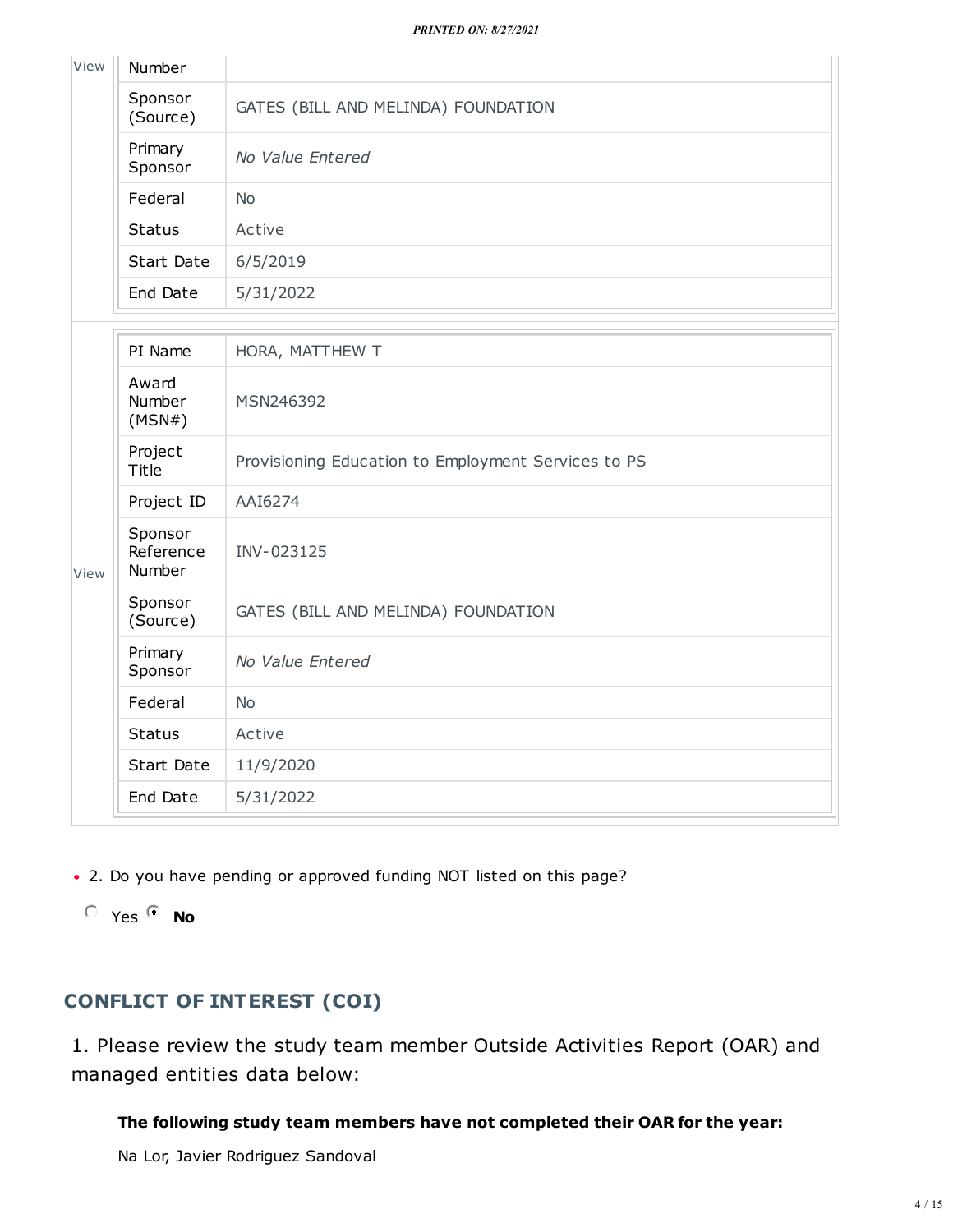*NOTE: Per [campus](https://kb.wisc.edu/gsadminkb/page.php?id=32993) policy all study team members must [submit](https://research.wisc.edu/compliance-policy/outside-activities-reporting) an OAR every year and keep it up to date.*

**These study team members have managed entities:**

• 1.1 Do any of the managed entities sponsor the study? Yes **No**

• 1.2 Do any of the managed entities own or license a technology being used in the study (including any agent, device, or software)?

Yes **No**

1.3 If any of the management plans identified in 1 are not relevant to the study please explain why.

• 2. Do any study team members involved in the design or conduct of the research (including their spouses and dependent children) own intellectual property that will be used in the study or project?

Yes **No**

• 3. Besides the sponsor(s) of this project or entities listed above, do any study team members have a fiduciary or financial relationship with entities that will be involved in this study or that may be significantly affected by it? Yes **No**

• 4. Do any of the study team receive any incentives for recruiting human subjects or any other purpose directly related to the study or project?

Yes **No**

# **[CLINICALTRIALS.GOV](https://arrow.wisc.edu/arrow/sd/ResourceAdministration/Project/ProjectEditor?Project=com.webridge.entity.Entity[OID[B752A0D52BE25A4F8CFB8B228DE3B8F9]]&Mode=smartform&WizardPageOID=com.webridge.entity.Entity[OID[B6FEB6909A87694EA27D03570B3BA4FF]]) REGISTRATION**

Registration at Clinicaltrials.gov may be required for International Committee of Medical Journal Editors (ICMJE) publication purposes or as a condition of receiving federal funding as described below. Click on the help link above for additional information on these requirements.

1. Does this study need to be registered at Clinicaltrials.gov to meet the ICMJE or NIH requirements? Note: The ICMJE and NIH require the registration of all health-related interventional studies investigating relationships between the health-related intervention and any health outcomes (interventions include: drugs, surgical procedures, devices, behavioral treatments, educational programs, dietary interventions, and process-of-care changes).

 $\bullet$   $\circ$   $\vee$  es  $\circ$  **No**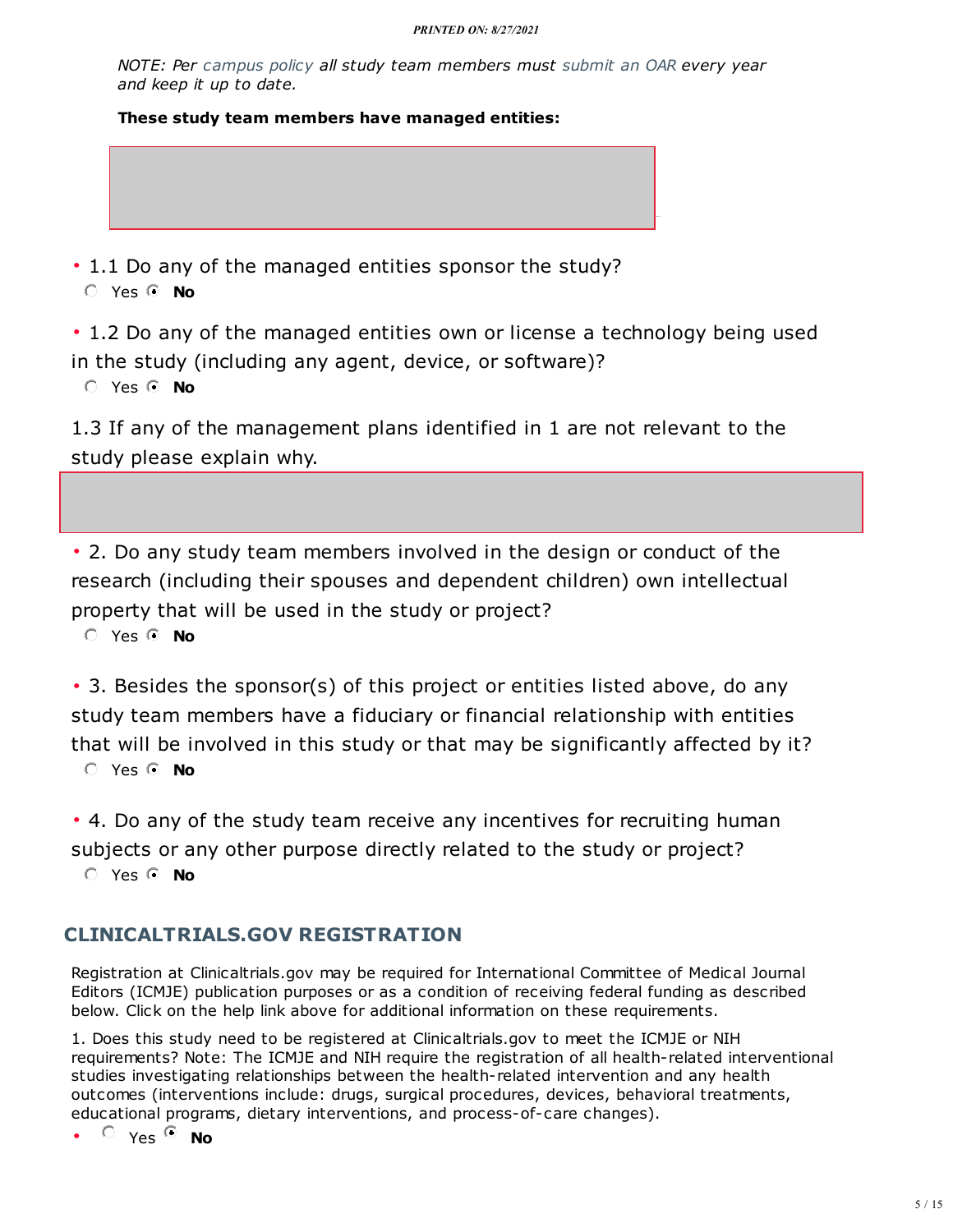#### **EXTERNAL [COLLABORATIONS](https://arrow.wisc.edu/arrow/sd/ResourceAdministration/Project/ProjectEditor?Project=com.webridge.entity.Entity[OID[B752A0D52BE25A4F8CFB8B228DE3B8F9]]&Mode=smartform&WizardPageOID=com.webridge.entity.Entity[OID[39BE02E9A9FD5144AB4F0F6A40DEC89E]])**

• 1. Will any UW/UW Health or Madison VA personnel conduct any of the following study activities at locations outside the UW/UW Health or Madison VA?

- Subject recruitment
- Obtaining informed consent
- Interacting or intervening with subjects

Yes **No**

• 2. Are you requesting that UW-Madison serve as the reviewing IRB for any external sites or individuals?

 $O$  Yes  $O$  **No** 

• 4. Are there any non-UW Madison sites or personnel involved in this study that are providing their own IRB review?

 $O$  Yes  $O$  **No** 

# **[REVIEWING](https://arrow.wisc.edu/arrow/sd/ResourceAdministration/Project/ProjectEditor?Project=com.webridge.entity.Entity[OID[B752A0D52BE25A4F8CFB8B228DE3B8F9]]&Mode=smartform&WizardPageOID=com.webridge.entity.Entity[OID[B4D47F3A98975A4686C16AB3F2456890]]) IRB: SITES**

1. Select the site(s) for which you are requesting UW-Madison serve as the reviewing IRB. NOTE: If listing more than 3 sites, please consult with [irbreliance@wisc.edu](mailto:irbreliance@wisc.edu) to ensure you are using the best application for your study.

| <b>Institution Name</b>                                         | <b>Smart IRB Member</b> |
|-----------------------------------------------------------------|-------------------------|
| There are no items to display                                   |                         |
| 2. For any site(s) not in the above list, please enter it here. |                         |

#### **Site Name**

There are no items to display

3. For each site listed above, please upload a delegation log. One delegation log should be provided for each site. [Click](https://kb.wisc.edu/images/group99/shared/DelegationLog_v4_09.2018.xlsx) here to download a delegation log template.

#### **File**

There are no items to display

#### **STUDY [SUMMARY](https://arrow.wisc.edu/arrow/sd/ResourceAdministration/Project/ProjectEditor?Project=com.webridge.entity.Entity[OID[B752A0D52BE25A4F8CFB8B228DE3B8F9]]&Mode=smartform&WizardPageOID=com.webridge.entity.Entity[OID[31BD460954E6BA4FA86490F6F3BDF06B]])**

• 1. Provide the expected duration of the study (i.e., the time from IRB approval to completion of all study activities).

4 years

# **SPECIAL [CONSIDERATIONS](https://arrow.wisc.edu/arrow/sd/ResourceAdministration/Project/ProjectEditor?Project=com.webridge.entity.Entity[OID[B752A0D52BE25A4F8CFB8B228DE3B8F9]]&Mode=smartform&WizardPageOID=com.webridge.entity.Entity[OID[16AC11FAEF1B0B44ACB11E507CAADB9B]]) AND PROCEDURES**

• 1. If your study involves any of the following special procedures or considerations, additional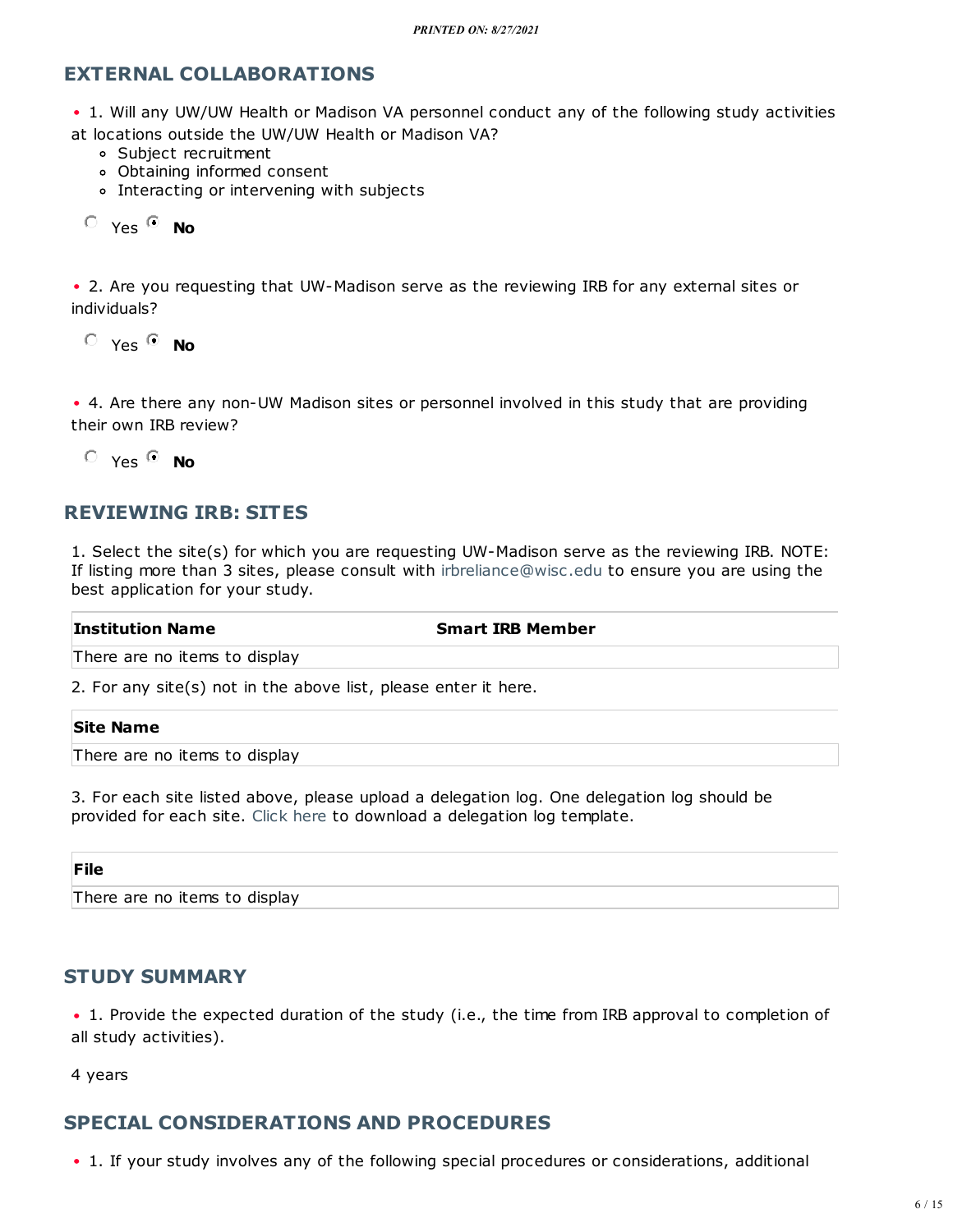information may be needed. Select all that apply. If none apply, check Not Applicable.

Interviews, focus groups, surveys, questionnaires, assessments (e.g., QOL, SCID, BDI, etc.)

#### **RESEARCH DESIGN AND [PROCEDURES](https://arrow.wisc.edu/arrow/sd/ResourceAdministration/Project/ProjectEditor?Project=com.webridge.entity.Entity[OID[B752A0D52BE25A4F8CFB8B228DE3B8F9]]&Mode=smartform&WizardPageOID=com.webridge.entity.Entity[OID[6EFC1EDF7FC95D40BDF355FD797B9107]])**

• 1. What is the overall purpose of this project or study?

The need for data about student experiences with internships has become important as college educators and leadership are increasingly advocating for student to participate in such workbased learning experiences as a way to support and advance their career goals. In response, CCWT is launching the National Survey of College Internship in the Spring of 2021, which will include the core survey to document barriers, experiences, and outcomes of internship participation.

• 2. Briefly describe the procedures and interventions that will be performed for this project or study and all study arms involved.

For the National Study of College Internships, CCWT will partner with institutions of higher education in the United States to survey their students about the barriers, experiences, and outcomes of internship participation.

#### **RISKS AND [BENEFITS:](https://arrow.wisc.edu/arrow/sd/ResourceAdministration/Project/ProjectEditor?Project=com.webridge.entity.Entity[OID[B752A0D52BE25A4F8CFB8B228DE3B8F9]]&Mode=smartform&WizardPageOID=com.webridge.entity.Entity[OID[289625FB9F338148B733B674CD2728A3]]) GENERAL**

• 1. Describe any potential direct benefits to subjects. If there are no direct benefits, state this.

There are no direct benefits.

2. Describe the potential benefits of this research to society. i

The need for data about student experiences with internships has become important as college educators and leadership are increasingly advocating for student to participate in such workbased learning experiences as a way to support and advance their career goals.

Each college will receive three deliverables: (1) a set of customized summary reports that includes an overall summary of key findings, a report on characteristics of the study sample, etc. (these reports will not contain student identifiers), (2) an interactive data dashboard for its students' survey responses (this dashboard will not contain student identifiers), and (3) the raw data from the survey for their institutions (that includes student identifiers). These reports will be delivered after the completion of data collection.

Given the current prominent role of internships and work-based learning in the policy debate on the relationship between higher education and workforce development, we expect that the findings will be relevant to a broad audience of educators and policymakers, and we will thus target these audiences by communicating our findings widely through peer-reviewed journal articles and policy papers.

• 3. Does this study involve direct physical intervention with subjects? NOTE: A physical intervention refers to study procedures that may pose a risk (however minimal) to a subject's body (e.g., blood draws, MRI scans, drug or device trials, exercise, dietary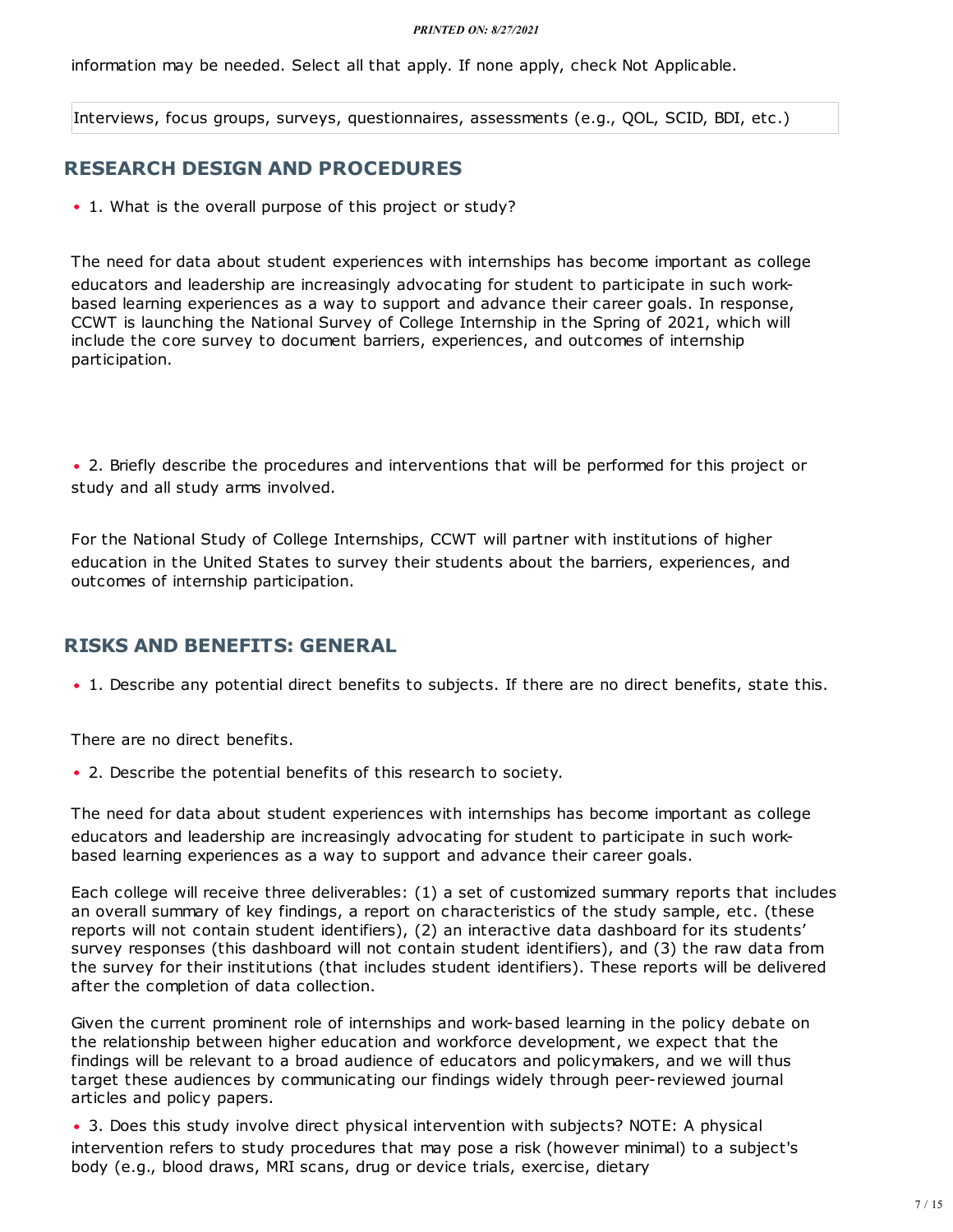restrictions/supplements). Examples of activities that are NOT physical intervention include obtaining informed consent and administering surveys.

Yes **No**

# **[RISK/BENEFIT](https://arrow.wisc.edu/arrow/sd/ResourceAdministration/Project/ProjectEditor?Project=com.webridge.entity.Entity[OID[B752A0D52BE25A4F8CFB8B228DE3B8F9]]&Mode=smartform&WizardPageOID=com.webridge.entity.Entity[OID[D7C9C25F6EC90B4DA7CD642D595C922F]]) ANALYSIS**

• 1. Describe any potential psychosocial risks to subjects, such as psychological stress or confidentiality risks (including risk to reputation, economic risks, and legal risks).

The research involves participating in a survey asking adult participants who are college students about their social background and their experiences at their academic institution and with their internship placement. The risk of psychological stress or to reputation associated with these topics is very low. The survey does not ask participants to identify their internship employer or third-party vendor, so there is also very low risk to reputation. Precautions will be taken to insure participants' confidentiality by de-identifying data in all reports.

• 2. Describe how ALL the risks of the study will be minimized.

Participation in the study is voluntary, which is communicated to participants in the survey consent splash screen. If in the rare chance that a participant might experience some psychological discomfort while taking the survey, they can choose not to answer the particular question or they can withdraw from the study by closing the survey. To ensure confidentiality, survey responses will be stored in a password protected Box Drive. At no time will survey responses be stored on laptops or other personal computing devices.

3. Describe the provisions in place to identify and address unanticipated problems or i complications.

The research will be supervised by the PI, who has over a decade of experience conducting and supervising education research with human subject protocols, and supported by the Co-PIs, who are equally experienced. All project staff will be CITI certified and additionally trained to identify unanticipated problems or complications in the research, and will be able to communicate with the PI and Co-PIs by cell phone in such situations. The PI or designated co-PI will report to and work with the IRB to address any problems or complications, as appropriate.

# **SUBJECT [POPULATION:](https://arrow.wisc.edu/arrow/sd/ResourceAdministration/Project/ProjectEditor?Project=com.webridge.entity.Entity[OID[B752A0D52BE25A4F8CFB8B228DE3B8F9]]&Mode=smartform&WizardPageOID=com.webridge.entity.Entity[OID[40BCB491536EEC428B22A9170DB82094]]) GENERAL**

• 1. Provide the number of subjects that will be recruited at sites for which UW-Madison is serving as the reviewing IRB. NOTE: You must provide an integer. If you are enrolling a range of subjects (e.g., 50 to 100 subjects), enter the larger number.

40000

• 2. Describe the main inclusion criteria.

i. Students enrolled in terminal degree, excluding students in the nursing and education programs,

or other programs as determined who are in programs with a required practicum.

- ii. Who have not indicated a disclosure restriction;
- iii. Who are not incarcerated;
- iv. Who are at least 18 years old;

v. Who are enrolled for 1 or more credits at Institution;

vi. Who are in the latter portion of their programs, having earned enough credits to have obtained Junior standing. (Note: for 2-year institutions we seek students with 30+ credits)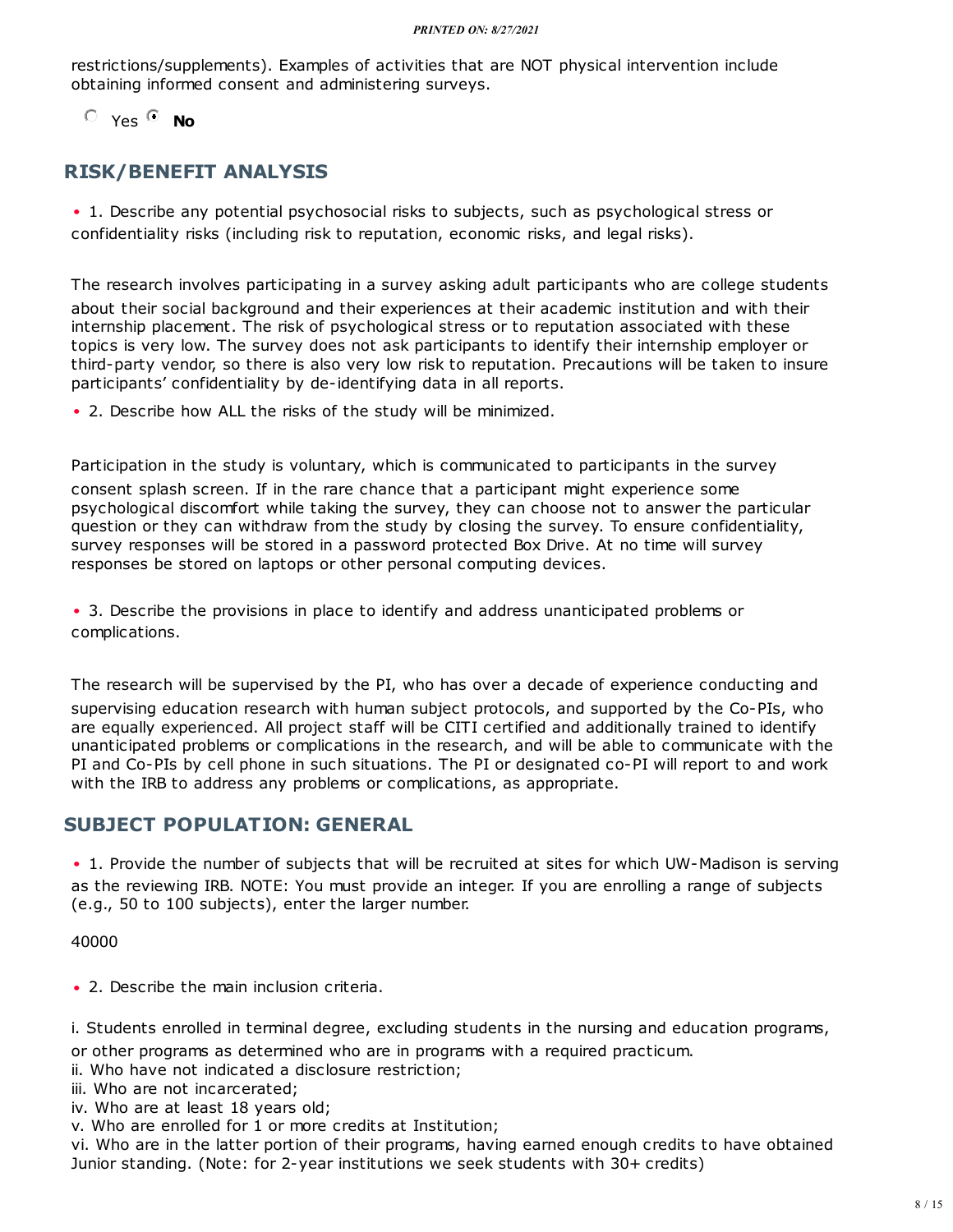• 3. Describe the main exclusion criteria.

There are no exclusion criteria.

• • 4. If any racial/ethnic group will be targeted for or excluded from this study, identify the group that will be targeted or excluded and provide justification for this. If this does not apply to your study, select Not Applicable.

 $\blacksquare$  Not Applicable

• • 5. If men or women will be targeted for or excluded from this study, identify which sex will be targeted or excluded and provide justification for this. If this does not apply to your study, select Not Applicable.

Not Applicable

#### **SUBJECT [POPULATION:](https://arrow.wisc.edu/arrow/sd/ResourceAdministration/Project/ProjectEditor?Project=com.webridge.entity.Entity[OID[B752A0D52BE25A4F8CFB8B228DE3B8F9]]&Mode=smartform&WizardPageOID=com.webridge.entity.Entity[OID[48F1781D0D79004FAD08558ABC464198]]) VULNERABLE GROUP CHECKLIST**

• 1. If your study involves *targeted* enrollment of any of the following populations, additional information may be needed. Check all that apply. NOTE: If inclusion of any of these populations is only *incidental*, do not select that population. If none apply, check "None of the above."

None of the above

#### **SUBJECT [IDENTIFICATION](https://arrow.wisc.edu/arrow/sd/ResourceAdministration/Project/ProjectEditor?Project=com.webridge.entity.Entity[OID[B752A0D52BE25A4F8CFB8B228DE3B8F9]]&Mode=smartform&WizardPageOID=com.webridge.entity.Entity[OID[83F46791548EB44E9A2E44CF1CA42A9A]]) AND RECRUITMENT: GENERAL**

• 1. From what sources or by what methods will subjects be identified and/or recruited?

Email solicitation

1.1 If other, specify.

#### **[RECRUITMENT](https://arrow.wisc.edu/arrow/sd/ResourceAdministration/Project/ProjectEditor?Project=com.webridge.entity.Entity[OID[B752A0D52BE25A4F8CFB8B228DE3B8F9]]&Mode=smartform&WizardPageOID=com.webridge.entity.Entity[OID[225589F581664545AC644945549F6AE9]]) METHODS**

1. Describe the recruitment plan for this study. NOTE: This description should address what methods will be used, when and how often they will be used, and how many times potential subjects will be contacted.

Study sites will be recruited via personalized emails from project PIs sent to colleges and universities involved in the United Negro College Fund Career Pathway Initiative, the University of Wisconsin system, the Wisconsin Technical College System, the National Society for Experimental Education, and through other national and regional institutional consortia and networks. Institutions will self-select into the study. Interested institutions will be provided with Terms of Participation. An institutions' agreement to the Terms of Participation confirms that their IRB has determined that their institution in not engaged in research.

As detailed in the Terms of Participation (included in Supplemental Materials in Arrow), participating institutions will provide CCWT with directory information (student name, email, major, etc) so that we can send a recruitment email (with two follow-up reminder emails) that contains information about the study and an anonymous link to a Question Pro survey administered by CCWT. Students will then self-select into the survey.

2. If any advertisements will be posted, list locations and describe what advertisements will be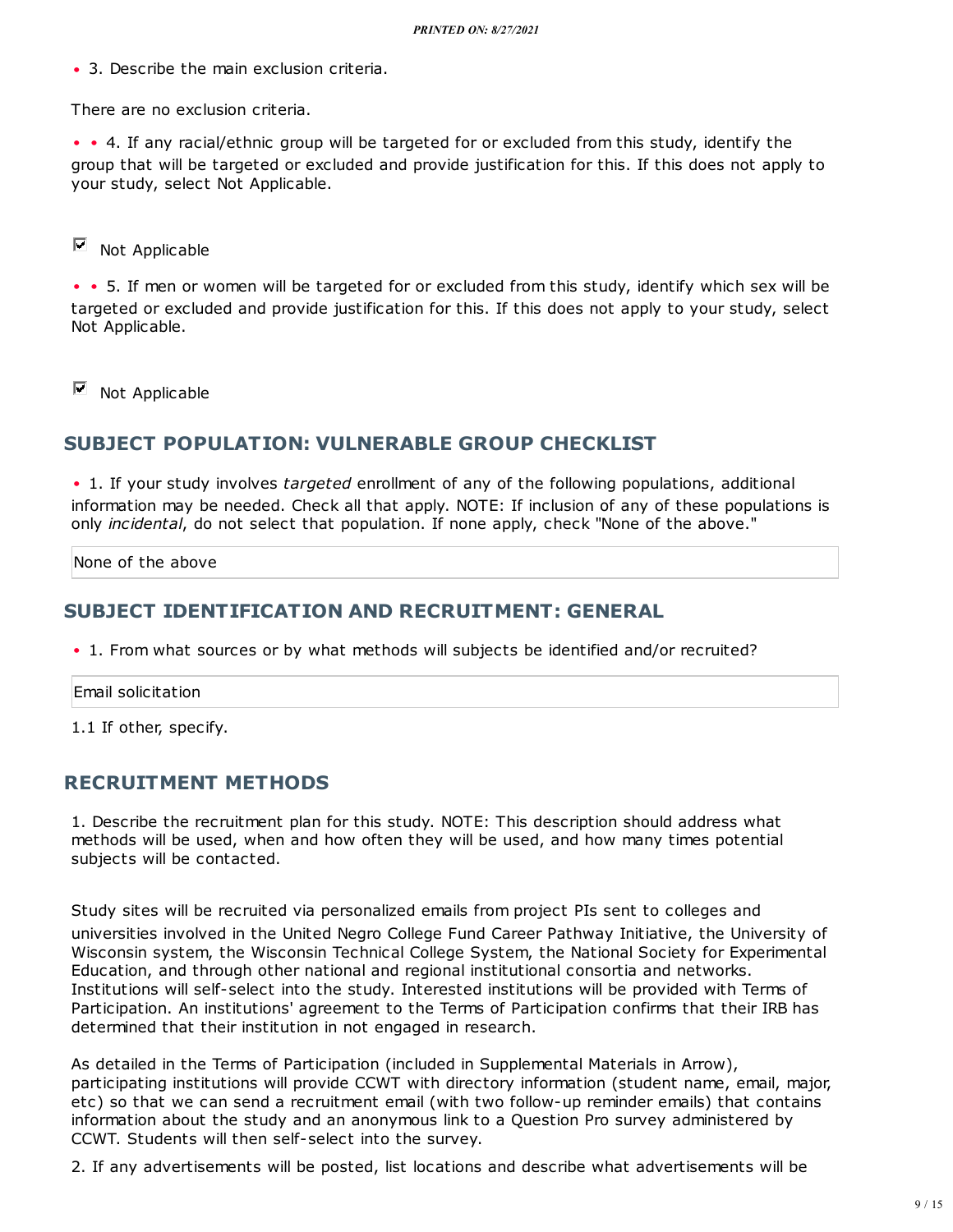posted at which locations. NOTE: Study teams must obtain permission from each location prior to posting recruitment materials.

П Not Applicable

3. Upload copies of recruitment flyers. NOTE: Recruitment flyers are any advertisement that will be posted in public locations.

#### **File**

There are no items to display

 $\Box$  Not Applicable

4. Upload copies of any other recruitment materials, including scripts, brochures, or advertisements (radio, newspaper, mailed letters, etc.).

| <b>File</b>               |  |
|---------------------------|--|
| Student survey email.docx |  |

#### Г Not Applicable

5. Are you using an IRB approved recruitment database to disseminate recruitment materials or i to contact subjects?

 $O$  Yes  $O$  **No** 

5.1 If yes, provide the IRB protocol number of the recruitment database.

5.2 Describe what will be disseminated to individuals who agreed to be included in the recruitment database.

5.3 If the recruitment database is not the investigator's own, upload a letter of support for the use of the database.

#### **File**

There are no items to display

# **SUBJECT [RECRUITMENT:](https://arrow.wisc.edu/arrow/sd/ResourceAdministration/Project/ProjectEditor?Project=com.webridge.entity.Entity[OID[B752A0D52BE25A4F8CFB8B228DE3B8F9]]&Mode=smartform&WizardPageOID=com.webridge.entity.Entity[OID[3F667C1ECF1DEB4A84488F482940218A]]) CONTINUED**

- 1. Will subjects be paid or offered other material inducements to participate in the study?
- **Yes** No
- 2. Will subjects undergo a preliminary screen to determine basic eligibility?
- $O$  Yes  $O$  **No**

# **[COMPENSATION](https://arrow.wisc.edu/arrow/sd/ResourceAdministration/Project/ProjectEditor?Project=com.webridge.entity.Entity[OID[B752A0D52BE25A4F8CFB8B228DE3B8F9]]&Mode=smartform&WizardPageOID=com.webridge.entity.Entity[OID[3BA5339646ACBE4EABDDB411660E3324]])**

• 1. Is payment limited to covering travel expenses and other costs incurred by subjects as a result of study participation?

 $O$  Yes  $O$  **No**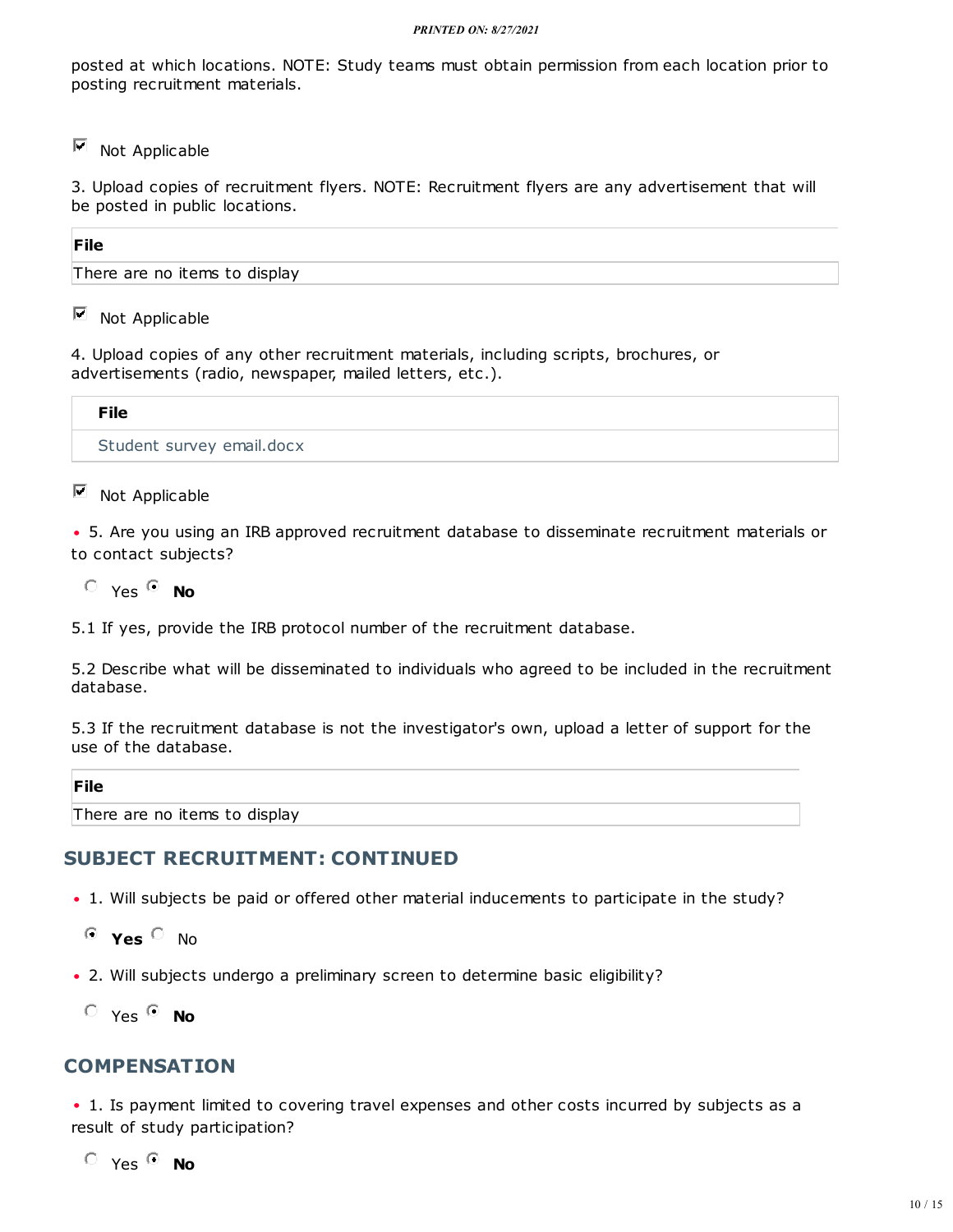2. Describe any monetary compensation and explain how it will be paid to participants. NOTE: i Include the amount of payment(s), proration, multiple payment schedules, etc.

In order to increase response rates for students to take the survey, CCWT will be providing \$100 for two \$50 cash or gift cards to be provided to student participants. The 2 students will be randomly selected from a pool of email addresses that they can provide at the end of their surveys. If 300 students enter the raffle, the odds of winning are one out of 150. Students are not required to provide an email in order to complete the survey, although only those who provide an email address can be eligible for the incentive drawing. Students will not be required to take the survey in order to enter their name for the drawing. If they do not take the survey and want to enter the drawing, they can send their name and email to the following address: ccwt@wcer.wisc.edu. CCWT will then disburse the award funds.

• • 3. If the subject is a child, describe what compensation will be given directly to the child and what will be given to the parent/guardian.

П Not Applicable

• • 4. Describe any compensation to be provided that is not monetary.

 $\Box$ Not Applicable

#### **PRIVACY AND [CONFIDENTIALITY](https://arrow.wisc.edu/arrow/sd/ResourceAdministration/Project/ProjectEditor?Project=com.webridge.entity.Entity[OID[B752A0D52BE25A4F8CFB8B228DE3B8F9]]&Mode=smartform&WizardPageOID=com.webridge.entity.Entity[OID[87F49EA9A7B92147A54ADCFB5B082DE4]])**

• 1. Describe the precautions that will be used to ensure subject *privacy* is protected (e.g., research intervention is conducted in a private room; collection of sensitive information about subjects is limited to the amount necessary to achieve the aims of the research).

Students choose the time and location that they take the online survey.

• 2. Select how subjects are identified in the research records. Check all that apply:

Indirectly: Information identifying subjects is linked to data record but stored separately

• 3. Describe the measures that will be implemented by your research team to safeguard the identifiable subject information from unauthorized use or disclosure for both paper and electronic forms of information. Include how and where data will be stored.

WCER shall maintain a comprehensive information security program that is reasonably designed to protect the security, privacy, confidentiality, and integrity of Confidential Data. WCER shall use appropriate safeguards to prevent any unauthorized access to or use of the research data. All data for the study will be in electronic form, including the survey results, which will be stored on a password-protected Box Drive, to which only the PI, co-PIs, and other CITI-trained or NIH-trained project staff have access. At no time will surveys be stored on laptops or other personal computing devices.

The data in the project folder will be identified directly by the student's full name. Once the survey responses have been securely transmitted to participating institutions, the data retained by CCWT for research will be de-identified by removing personally identifying information of the participants. Publications from this study will not included personally identifying information.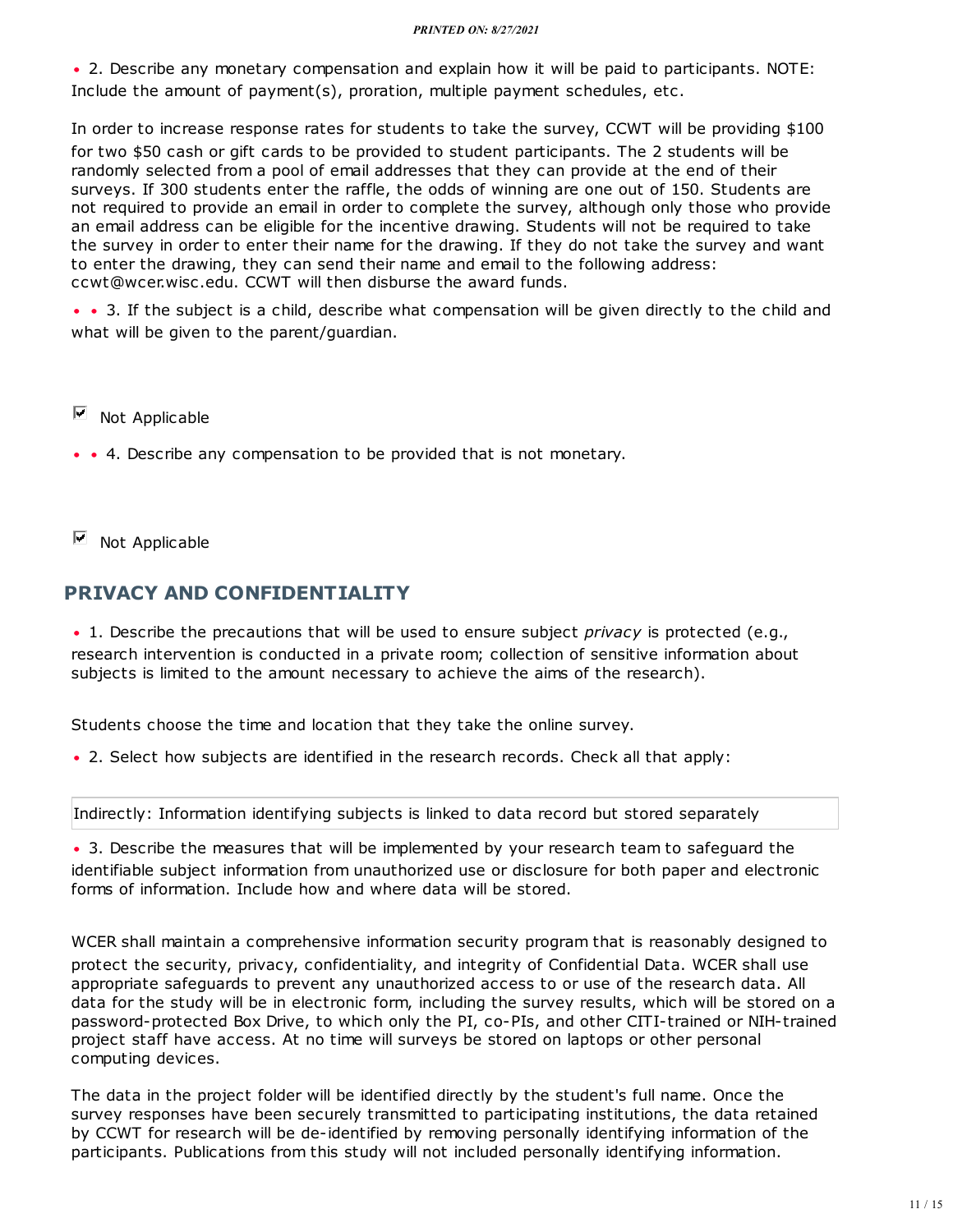• 4. Are you planning to retain data collected for this study for purposes not described in this application (e.g., future unrelated research project)?

 $O$  Yes  $O$  **No** 

4.1 If yes, do you confirm that any future uses not described in this application will be submitted separately for IRB review?

 $O$  Yes  $O$  No

#### **PRIVACY AND [CONFIDENTIALITY:](https://arrow.wisc.edu/arrow/sd/ResourceAdministration/Project/ProjectEditor?Project=com.webridge.entity.Entity[OID[B752A0D52BE25A4F8CFB8B228DE3B8F9]]&Mode=smartform&WizardPageOID=com.webridge.entity.Entity[OID[91A57AE6F2323E4E9A65C0D854DABAC6]]) CONTINUED**

• 1. Will data be stored on laptops or portable devices?

Yes **No**

1.1 If yes, what additional safeguards have been put in place (e.g., link for coded data will be stored separately, data will be deidentified) to protect these data from risk of breach of confidentiality (e.g., theft of laptop, loss of portable device)? NOTE: Consult with your IT department about security of data storage on laptops or portable devices.

# **SHARING OF DATA, IMAGES, OR SPECIMENS OUTSIDE [UW-MADISON](https://arrow.wisc.edu/arrow/sd/ResourceAdministration/Project/ProjectEditor?Project=com.webridge.entity.Entity[OID[B752A0D52BE25A4F8CFB8B228DE3B8F9]]&Mode=smartform&WizardPageOID=com.webridge.entity.Entity[OID[E210EB964ED3794DBEA495AFDB108825]])**

- 1. Will subject data, images, or specimens be shared outside the UW-Madison?
- $O$  **Yes**  $O$  No.
- 2. Select which of the following will be released outside the UW-Madison: i

Data

• 3. List the individuals or groups with whom the data, images, or specimens will be shared.

The aggregated (across all institutions in the study) research dataset - which will include indirect identifiers (e.g., race, gender) may be shared with non UW-Madison researchers to conduct analyses for research purposes.

4. Describe the purpose of sending the data, images, or specimens to each recipient site. i

The aggregated dataset may be shared with non UW-Madison researchers in order to generate new knowledge and insights into college internships for the research literature.

5. Describe what information will be included with the data, images, or specimens that will be i shared.

Survey responses will be included in the data shared with research sites. These responses will include some indirect identifiers (e.g., race, gender) but no directly identifiable information.

6. Select the level of identifiability of the data, images or specimens being shared: i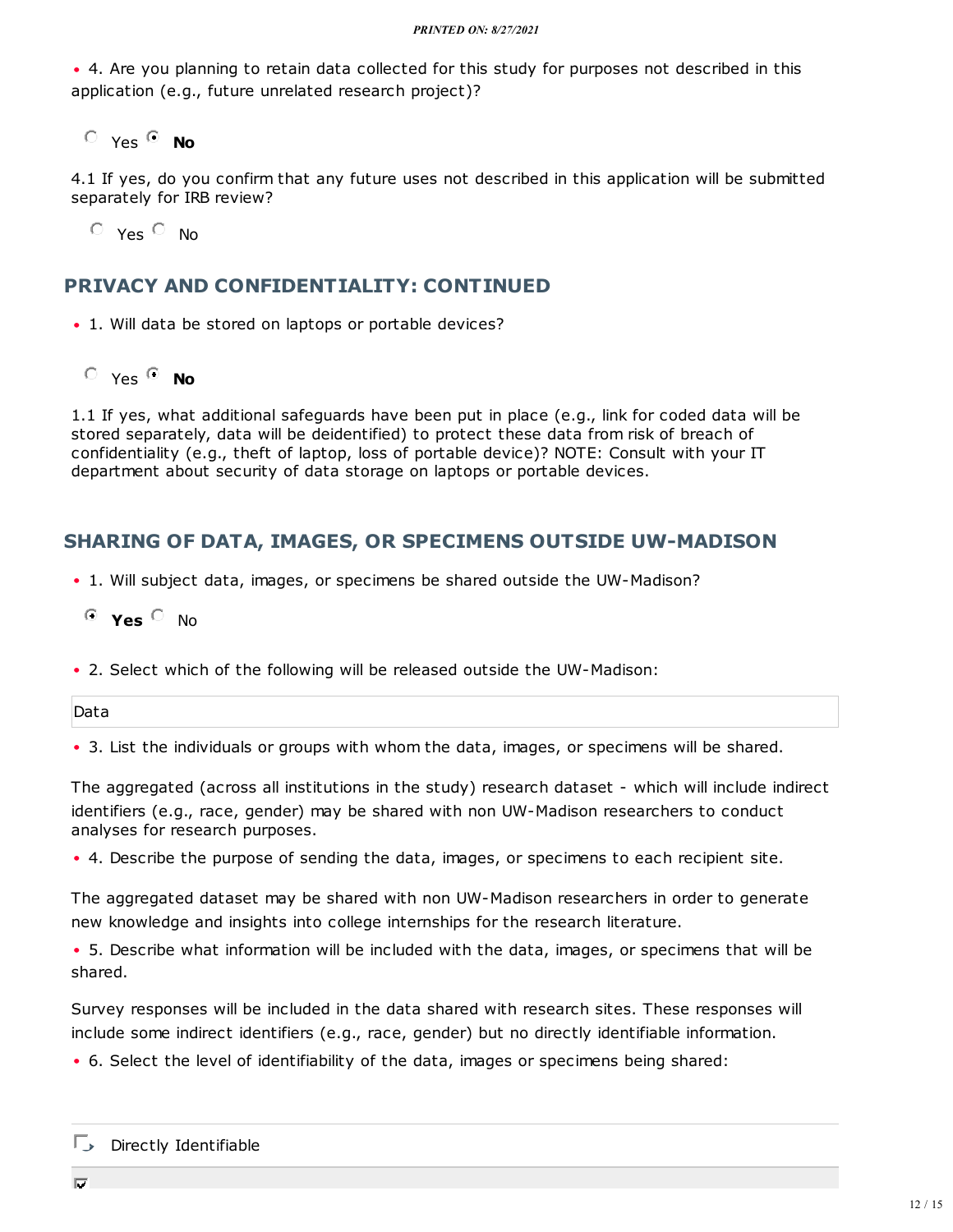#### **Coded (i.e., indirectly identifiable)**

#### $\Box$  Anonymous (i.e., de-identified)

• 7. Describe how the data, images, or specimens will be transmitted (e.g. Box) and how confidentiality will be protected (e.g., who maintains the key code).

Aggregated data would be shared with non UW-Madison researchers via Box. To reduce the possibility of identifying individual respondents, data provided to non UW-Madison researchers would be aggregated such that data from a single institution would not be available. A variable for institution type (e.g., community college, 4-year university) would be the only way to organize these data by institutional characteristics.

• 8. Address whether the data, images or specimens will be returned to UW-Madison and if not, why not (e.g., samples will be exhausted).

CCWT will retain a copy of the data for the proposes of research. This data retained by CCWT will be de-identified by removing all personally identifiable information from the data set.

- 9. Are subjects being informed of the plans to share data, images, or specimens? i
- $O$  **Yes**  $O$  No

# **[INFORMED](https://arrow.wisc.edu/arrow/sd/ResourceAdministration/Project/ProjectEditor?Project=com.webridge.entity.Entity[OID[B752A0D52BE25A4F8CFB8B228DE3B8F9]]&Mode=smartform&WizardPageOID=com.webridge.entity.Entity[OID[13309A7DAE73F54B80DCD2AC4954EBC3]]) CONSENT: GENERAL**

• 1. What consent process or waivers of consent are you requesting for this study?

Waiver of signed consent NOTE: This means that no signature will be obtained from subjects

# **WAIVER OF SIGNED [CONSENT](https://arrow.wisc.edu/arrow/sd/ResourceAdministration/Project/ProjectEditor?Project=com.webridge.entity.Entity[OID[B752A0D52BE25A4F8CFB8B228DE3B8F9]]&Mode=smartform&WizardPageOID=com.webridge.entity.Entity[OID[B556C0A3BBA3D54C9B143C701348A5B7]])**

- 1. Are you requesting a waiver of signed consent for all components of the study?
- **Yes** No

1.1 If no, list the component(s) of the study for which the waiver of signed consent is being requested.

• 2. If your study enrolls minors, are you requesting an alteration or waiver of signed assent and parental permission?

 $O$  Yes  $O$  No

Γ Not Applicable

• 3. Under which of the following criteria does this research qualify for a waiver of signed consent?

The research presents no more than minimal risk of harm to subjects and involves no procedures for which written consent is normally required outside of the research context.

4. Provide a justification for the criterion selected above. i

The waiver of signed consent is justified because participation in the survey presents no more then minimal risk of harm to participants, who will signal their voluntary consent to participate by proceeding with the survey after reviewing the consent splash screen.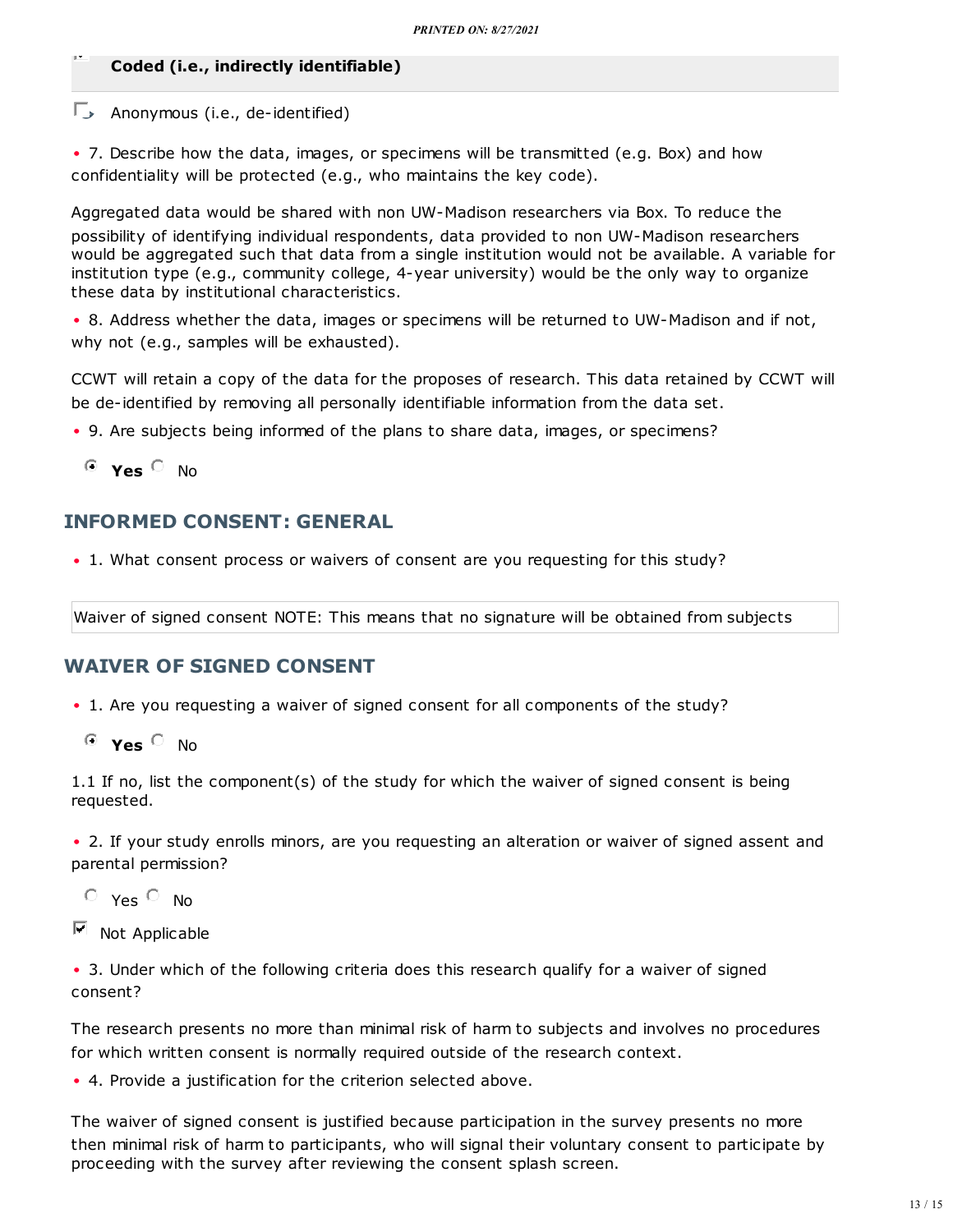# **WAIVER OF SIGNED CONSENT: [CONTINUED](https://arrow.wisc.edu/arrow/sd/ResourceAdministration/Project/ProjectEditor?Project=com.webridge.entity.Entity[OID[B752A0D52BE25A4F8CFB8B228DE3B8F9]]&Mode=smartform&WizardPageOID=com.webridge.entity.Entity[OID[DE6A7E93CEE27D44A95B9AE9235348F3]])**

Please use ED/SBS IRB informed consent [guidance](https://kb.wisc.edu/sbsedirbs/page.php?id=57722) and [consent](https://rcr.gradsch.wisc.edu/cfwizard/start.asp?wisc) form wizard to develop consent processes and documents.

• 1. Describe the consent process (e.g., oral consent or use of an information sheet).

Through the Question Pro survey platform, each participant will be sent a URL to direct them to the online consent form and survey. Participants in the survey will read the information sheet online and be given an opportunity to consent to participate in the survey selecting the YES box and click NEXT to signal that they have voluntarily agreed to participate in the research. Students will not enter their name or other information to the online survey consent form.

2. Upload a copy of the oral consent script or the information sheet.

| File                                            |  |
|-------------------------------------------------|--|
| Revised NSCI Student Survey Consent_070921.docx |  |

#### **HIPAA: [GENERAL](https://arrow.wisc.edu/arrow/sd/ResourceAdministration/Project/ProjectEditor?Project=com.webridge.entity.Entity[OID[B752A0D52BE25A4F8CFB8B228DE3B8F9]]&Mode=smartform&WizardPageOID=com.webridge.entity.Entity[OID[FC152FACE778F641B81DAAAE1FD94D72]])**

NOTE: For guidance on the HIPAA privacy rule, including what constitutes individually identifiable information and Protected Health Information (PHI), refer to the HIPAA website. If the purpose of this study or project is to create a database or registry, contact the HIPAA Privacy Officer to determine whether it needs to be registered.

• 1. Will the research involve the access, collection, use, or disclosure of individually identifiable information and Protected Health Information (PHI)?

 $O$  Yes  $O$  **No** 

# **INTERVIEWS, FOCUS GROUPS, SURVEYS, [QUESTIONNAIRES,](https://arrow.wisc.edu/arrow/sd/ResourceAdministration/Project/ProjectEditor?Project=com.webridge.entity.Entity[OID[B752A0D52BE25A4F8CFB8B228DE3B8F9]]&Mode=smartform&WizardPageOID=com.webridge.entity.Entity[OID[F9650104AE56C74FB7ACC3BB57479D91]]) ASSESSMENTS**

• 1. Describe the interview tools, questionnaires, or surveys that will be used. Click the add button to provide information about each tool to be used.

|      | <b>Details</b>              |                                             |
|------|-----------------------------|---------------------------------------------|
|      |                             |                                             |
|      | Tool<br>Description         | No Value Entered                            |
|      | Tool<br>Standardized        | <b>No</b>                                   |
| View | File name                   | National_Pilot_Survey_IRB_20200922 (1).docx |
|      | <b>Tool Manner</b>          | Internet                                    |
|      | <b>Tool Manner</b><br>Other | No Value Entered                            |
|      | Date<br>Modified            | 6/30/2021                                   |

• 2. Are any of the uploaded instruments used to assess cognitive or psychological status or